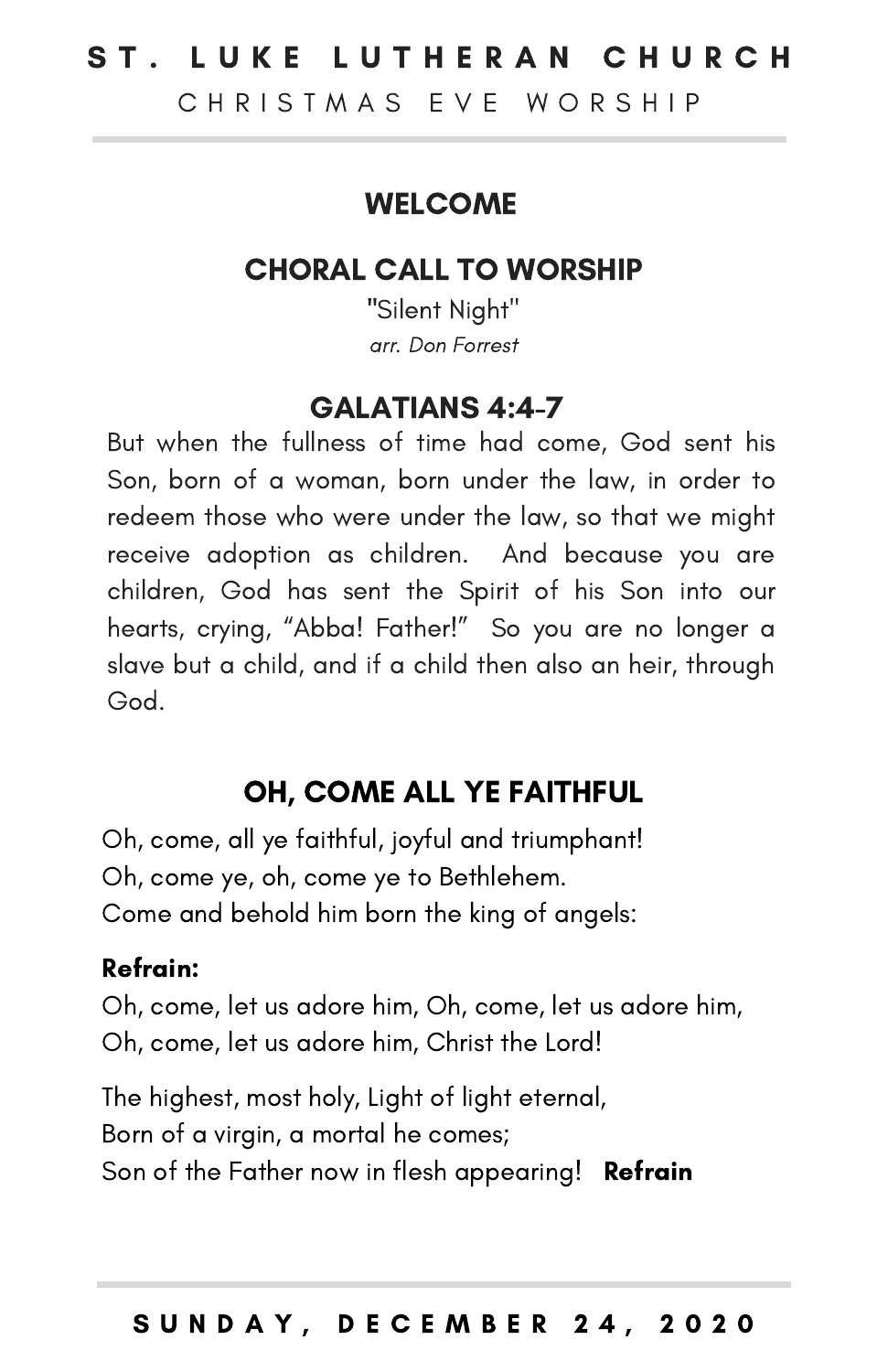Sing, choirs of angels, sing in exultation, Sing, all ye citizens of heaven above! Glory to God in the highest: Refrain

#### Refrain:

Oh, come, let us adore him, Oh, come, let us adore him, Oh, come, let us adore him, Christ the Lord!

Yea, Lord, we greet thee, Born this happy morning; Jesus, to thee . . be . . glory giv'n! Word of the Father, Now in flesh appearing: Refrain

## CHRISTMAS GOSPEL LUKE 2:1-7

In those days a decree went out from Caesar Augustus that all the world should be enrolled. This was the first enrollment, when Quirinius was governor of Syria. And all went to be enrolled, each to his own city. And Joseph also went up from Galilee, from the city of Nazareth, to Judea, to the city of David, which is called Bethlehem, because he was of the house and lineage of David, to be enrolled with Mary, his betrothed, who was with child. And while they were there, the time came for her to be delivered. And she gave birth to her first-born son and wrapped him in swaddling cloths, and laid him in a manger, because there was no place for them in the inn.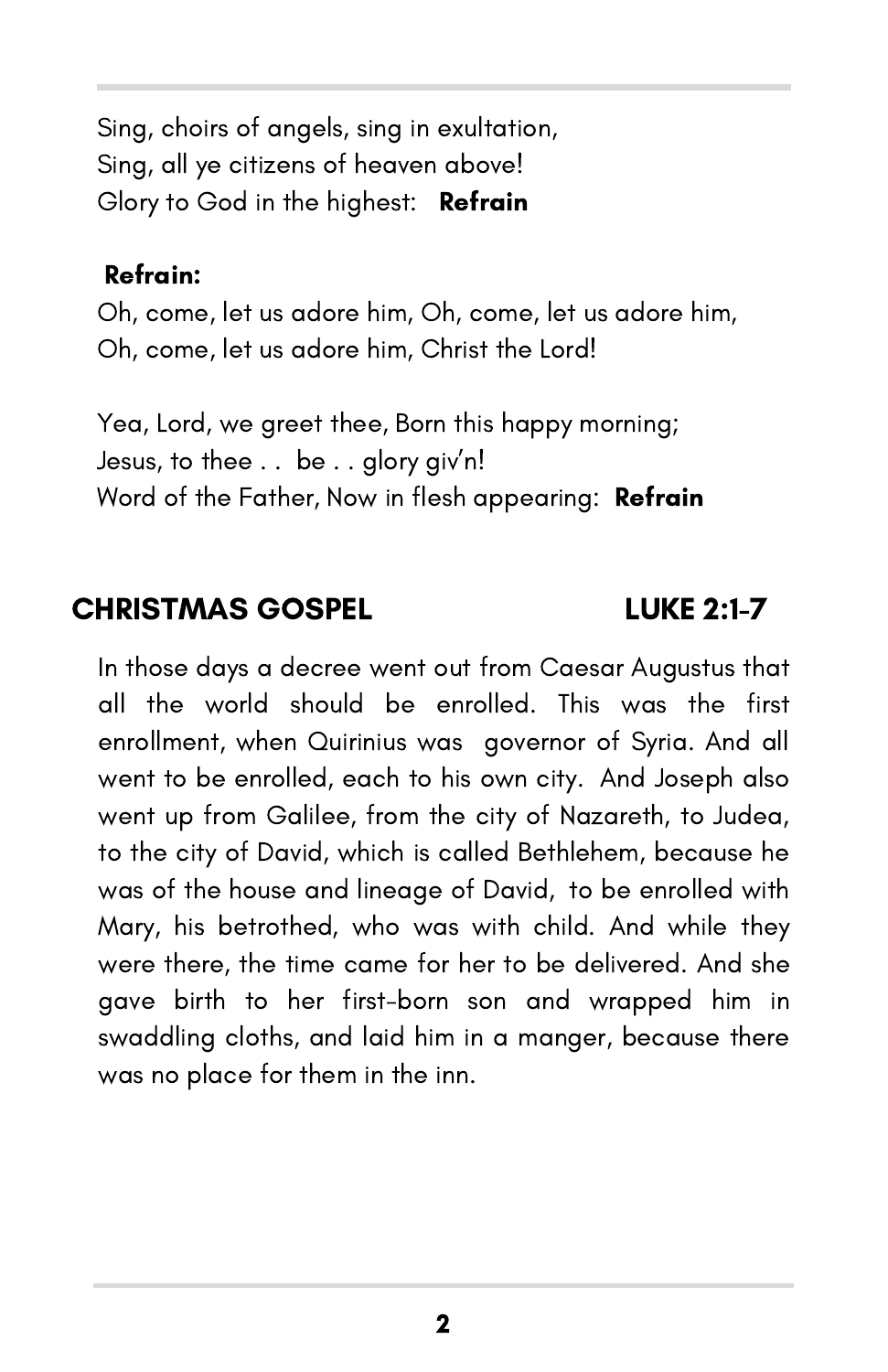# O LITTLE TOWN OF BETHLEHEM

O little town of Bethlehem, How still we see thee lie! Above thy deep and dreamless sleep the silent stars go by; Yet in thy dark street shineth the everlasting light. The hopes and fears of all the years are met in thee tonight.

For Christ is born of Mary and gathered all above While mortals sleep, the angels keep their watch of wond'ring love.

O morning stars, together proclaim the holy birth,

And praises sing to God the king, and peace to all the earth!

## CHRISTMAS GOSPEL LUKE 2:8-14

And in that region there were shepherds out in the field, keeping watch over their flock by night. And an angel of the Lord appeared to them, and the glory of the Lord shone around them, and they were filled with fear. And the angel said to them, "Be not afraid; for behold, I bring you good news of a great joy which will come to all the people; for to you is born this day in the city of David a Savior, who is Christ the Lord. And this will be a sign for you: you will find a babe wrapped in swaddling cloths and lying in a manger." And suddenly there was with the angel a multitude of the heavenly host praising God and saying, "Glory to God in the highest, and on earth peace among those whom he favors!"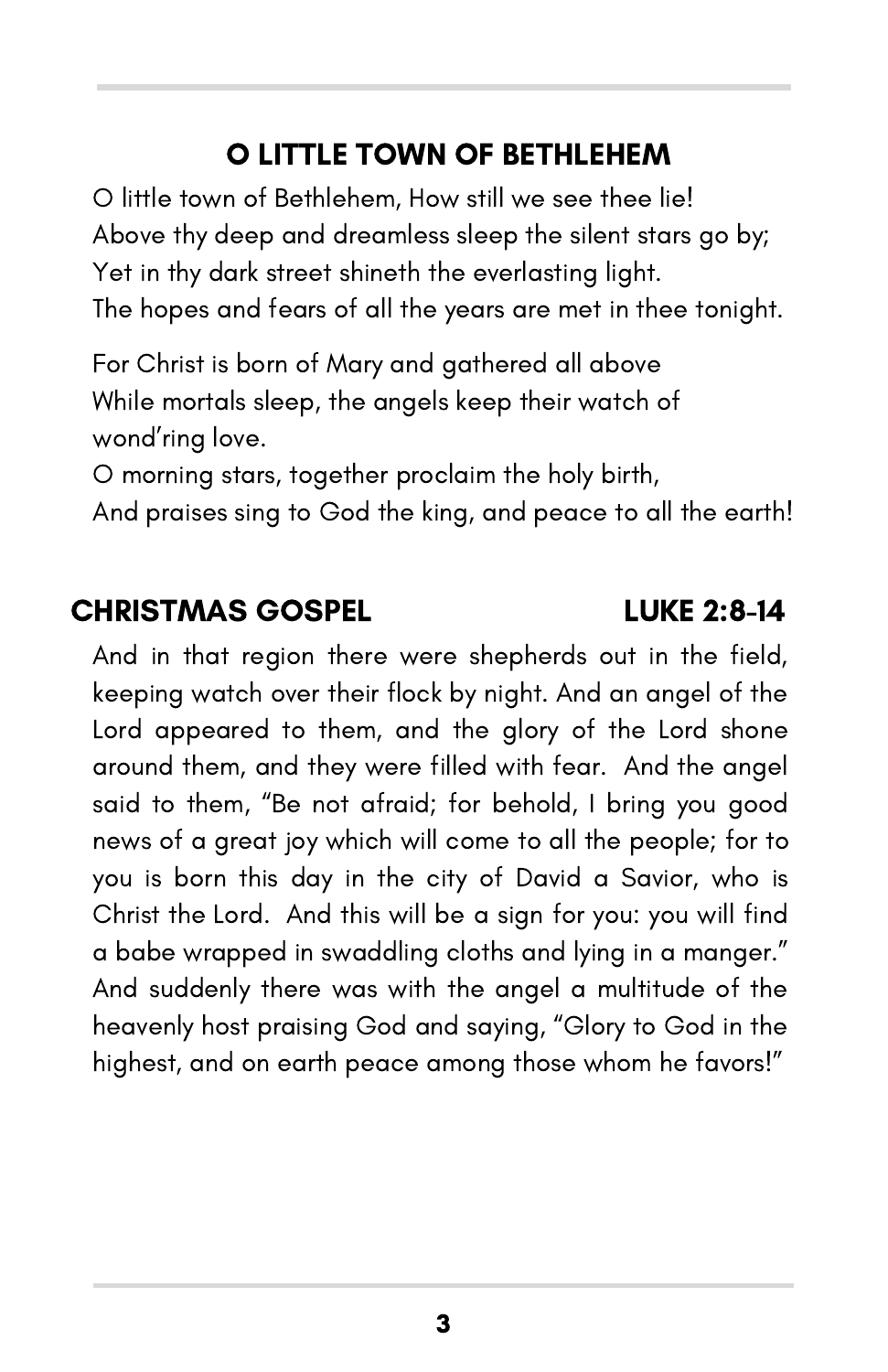# ANGELS WE HAVE HEARD ON HIGH

Angels we have heard on high, sweetly singing o'er the plains, And the mountains in reply, echoing their joyous strains.

## Refrain:

Glo - - - ria in excelsis Deo; Glo- - - ria in excelsis Deo

Shepherds, why this jubilee? Why your joyous strains prolong? What the gladsome tidings be which inspire your heavenly song? **Refrain** 

Come to Bethlehem and see Him whose birth the angels sing; Come, adore on bended knee Christ the Lord, the newborn king. **Refrain** 

# CHRISTMAS GOSPEL LUKE 2:15-20

When the angels went away from them into heaven, the shepherds said to one another, "Let us go over to Bethlehem and see this thing that has happened, which the Lord has made known to us." And they went with haste, and found Mary and Joseph, and the babe lying in a manger. And when they saw it they made known the saying which had been told them concerning this child; and all who heard it wondered at what the shepherds told them. But Mary kept all these things, pondering them in her heart. And the shepherds returned, glorifying and praising God for all they had heard and seen, as it had been told them.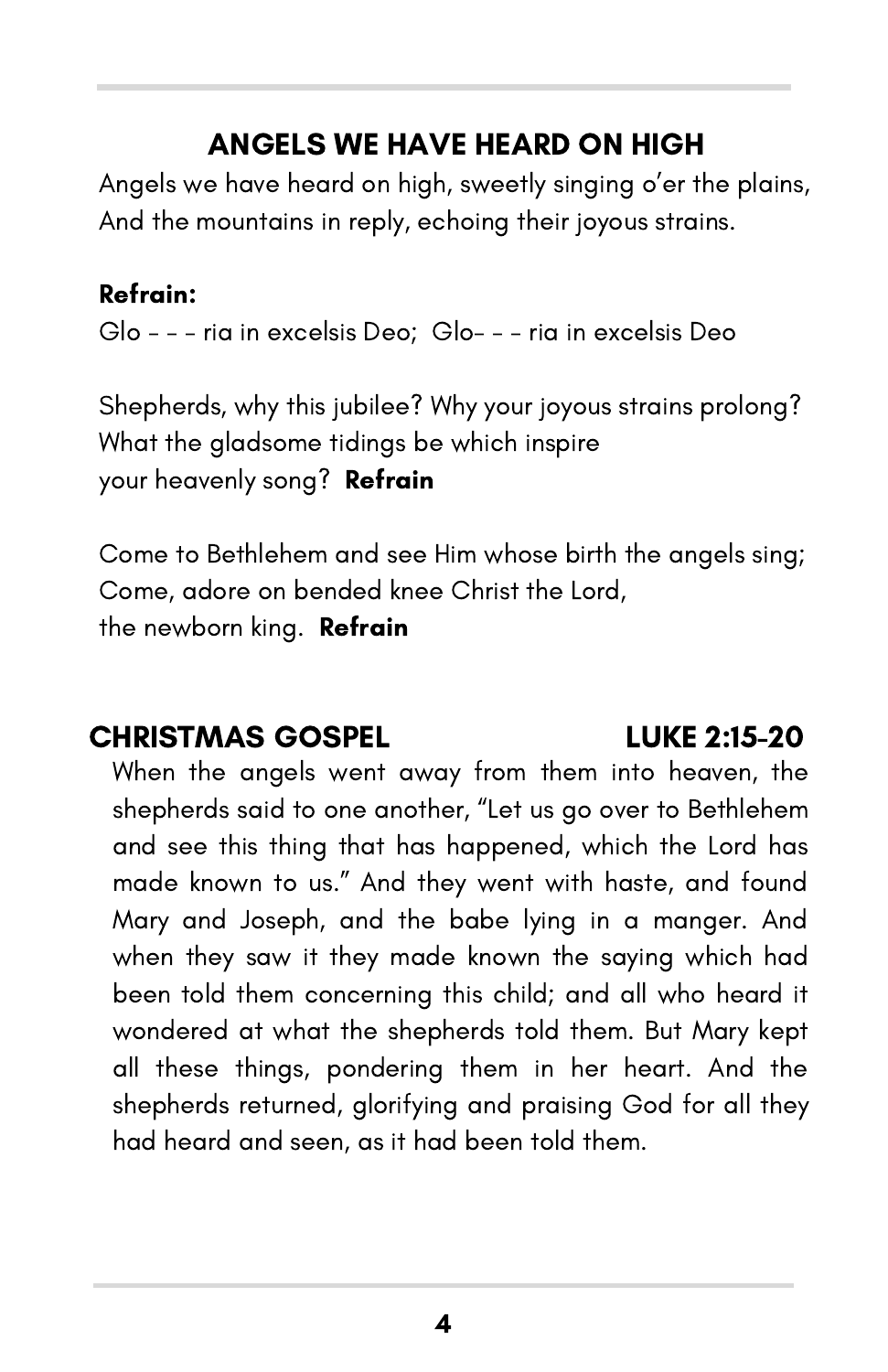## WHAT CHILD IS THIS?

What child is this, who, laid to rest, On Mary's lap is sleeping? Whom angels greet with anthems sweet While shepherds watch are keeping? This, this is Christ the king, whom shepherds guard and angels sing; Haste, haste to bring him laud, the babe, the son of Mary!

Why lies he in such mean estate where ox and ass are feeding? Good Christian, fear; for sinners here the silent Word is pleading. Nails, spear shall pierce him through, the cross be borne for me, for you; Hail, hail the Word made flesh, The babe, the son of Mary!

So bring him incense, gold, and myrrh; Come, peasant, king, to own him. The King of kings salvation brings; Let loving hearts enthrone him. Raise, raise, the song on high, The virgin sings her lullaby; Joy, joy, for Christ is born, The babe, the son of Mary!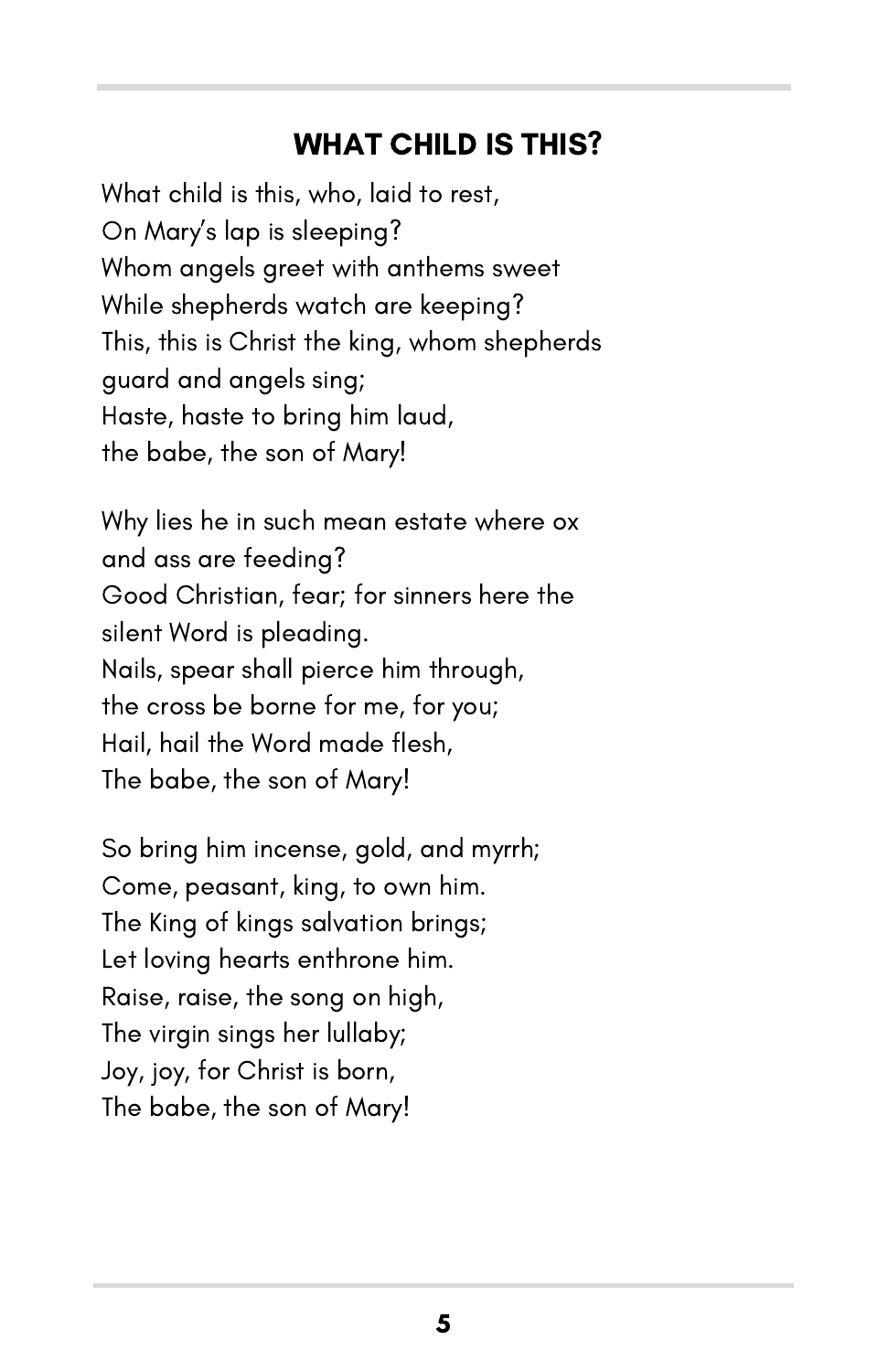### LESSON HEBREWS 1:1-3

In the past God spoke to our ancestors through the prophets at many times and in various ways, but in these last days he has spoken to us by his Son, whom he appointed heir of all things, and through whom also he made the universe. The Son is the radiance of God's glory and the exact representation of his being, sustaining all things by his powerful word. After he had provided purification for sins, he sat down at the right hand of the Majesty in heaven.

## GOD JOINED US

Pastor Steve Brown

## NICENE CREED

We believe in one God, the Father, the Almighty, maker of heaven and earth, of all that is, seen and unseen. We believe in one Lord, Jesus Christ, the only Son of God, eternally begotten of the Father, God from God, Light from Light, true God from true God, begotten, not made, of one Being with the Father. Through him all things were made. For us and for our salvation he came down from heaven; by the power of the Holy Spirit he became incarnate from the virgin Mary, and was made man. For our sake he was crucified under Pontius Pilate; he suffered death and was buried. On the third day he rose again in accordance with the Scripture; he ascended into heaven and is seated at the right hand of the Father. He will come again in glory to judge the living and the dead, and his kingdom will have no end.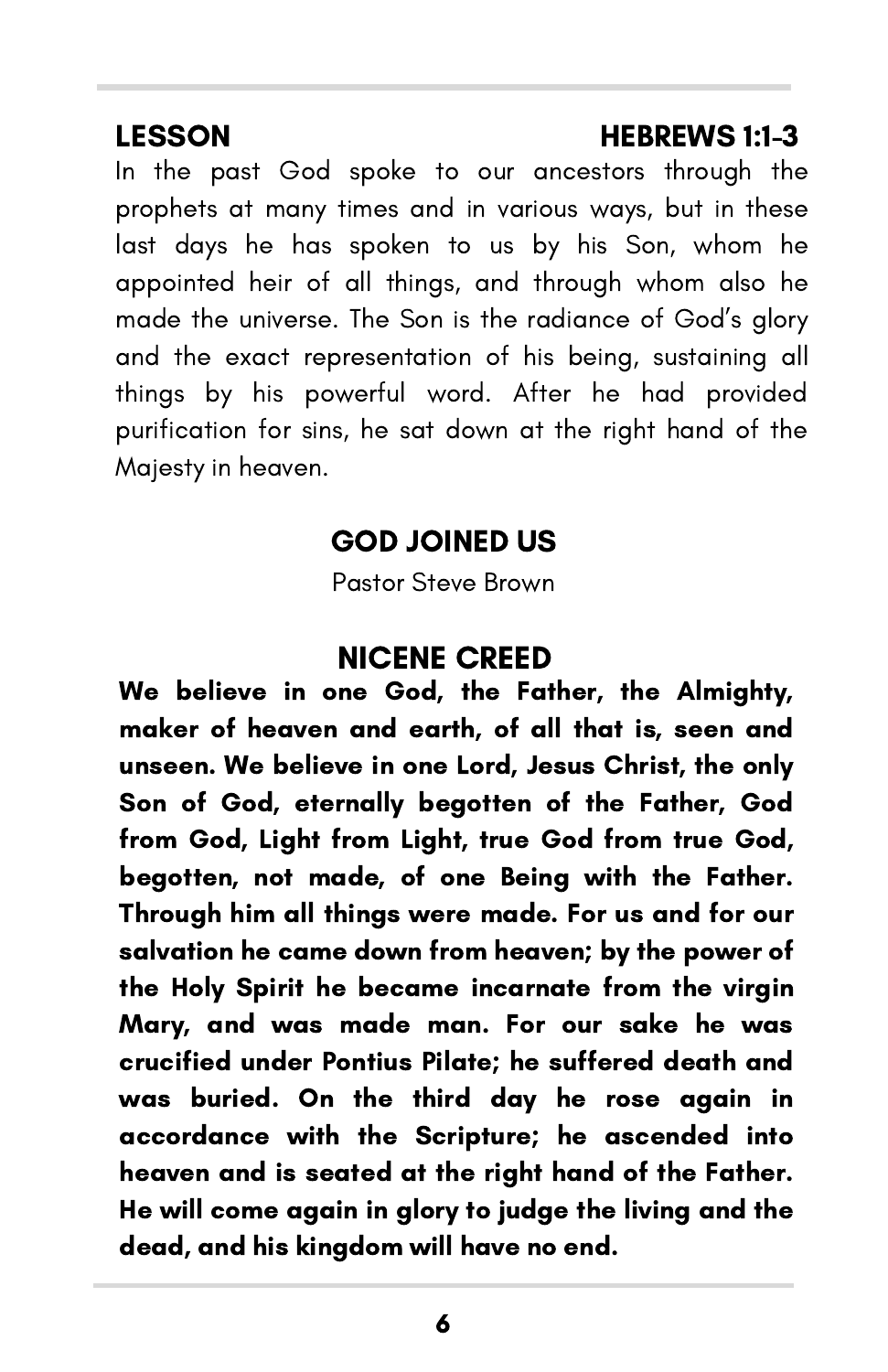We believe in the Holy Spirit, the Lord, the giver of life, who proceeds from the Father and the Son. With the Father and the Son he is worshipped and glorified. He has spoken through the prophets. We believe in one holy catholic and apostolic Church. We acknowledge one Baptism for the forgiveness of sins. We look for the resurrection of the dead, and the life of the world to come. Amen.

### CHOIR ANTHEM

"Let there Be Peace on Earth" by Craig Courtney

## HOLY COMMUNION

- L: (The Words of Institution)
- C: Our Father, who art in heaven, hallowed be thy name, thy kingdom come, thy will be done, on earth as it is in heaven. Give us this day our daily bread; and forgive us our trespasses, as we forgive those who trespass against us; and lead us not into temptation, but deliver us from evil. For thine is the kingdom, and the power, and the glory, forever and ever. Amen.

# CANDLE LIGHTING Isaiah 9:2, 6-7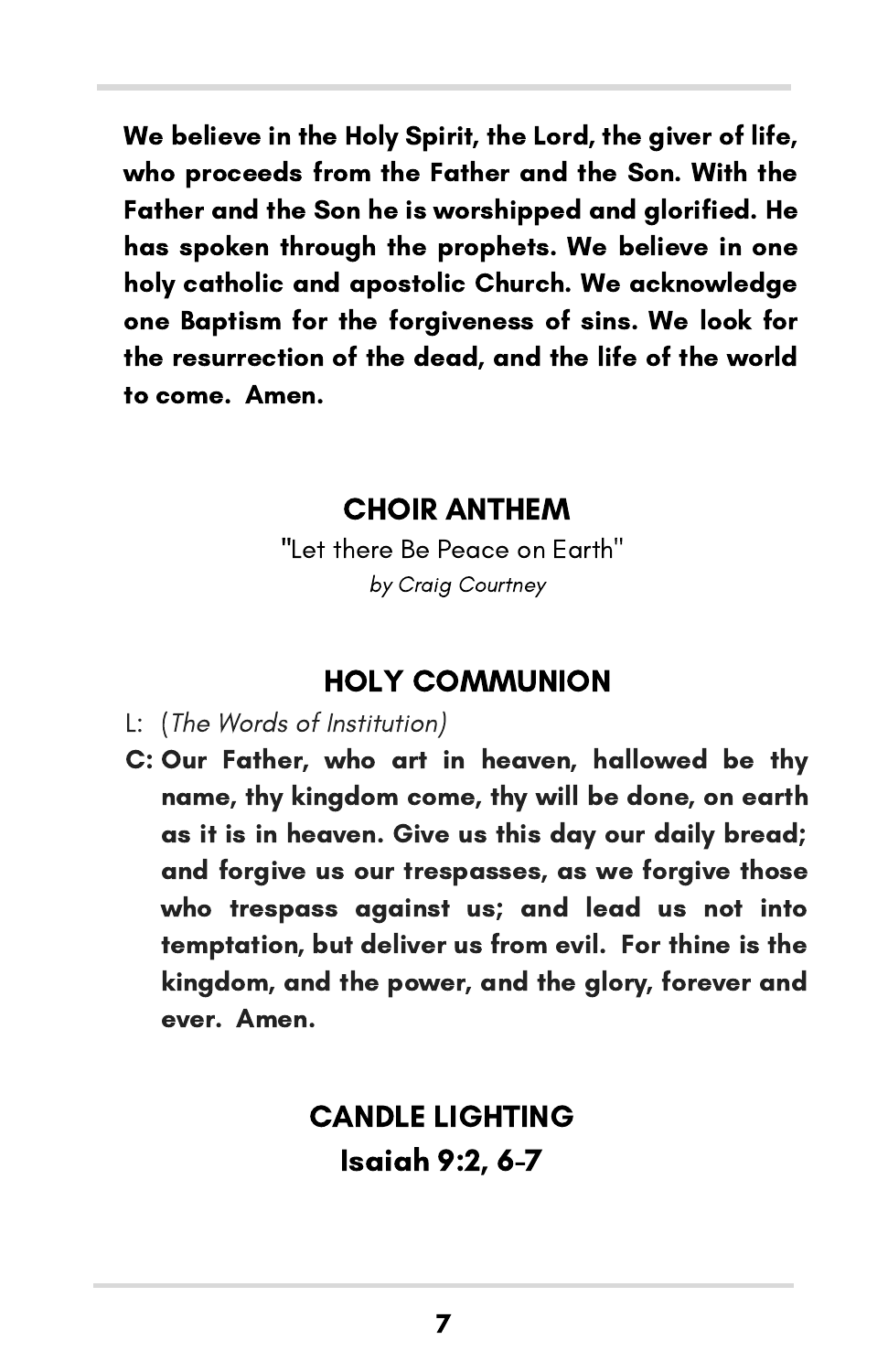# SILENT NIGHT

Silent night, holy night! All is calm, all is bright Round yon virgin mother and child. Holy Infant, so tender and mild, Sleep in heavenly peace, Sleep in heavenly peace.

Silent night, holy night! Shepherds quake at the sight; Glories stream form heaven afar, Heavenly hosts sing, Alleluia! Christ, the Savior, is born! Christ, the Savior, is born!

Silent night, holy night! Son of God, love's pure light Radiant beams from your holy face, With the dawn of redeeming grace, Jesus, Lord, at your birth, Jesus, Lord, at your birth.

# **BENEDICTION**

- L: In this year of great uncertainty, be certain that, in the birth of Jesus, God has joined us and adopted you into God's eternal family; in the name of the Father, + Son, and Holy Spirit. Amen.
- C: Amen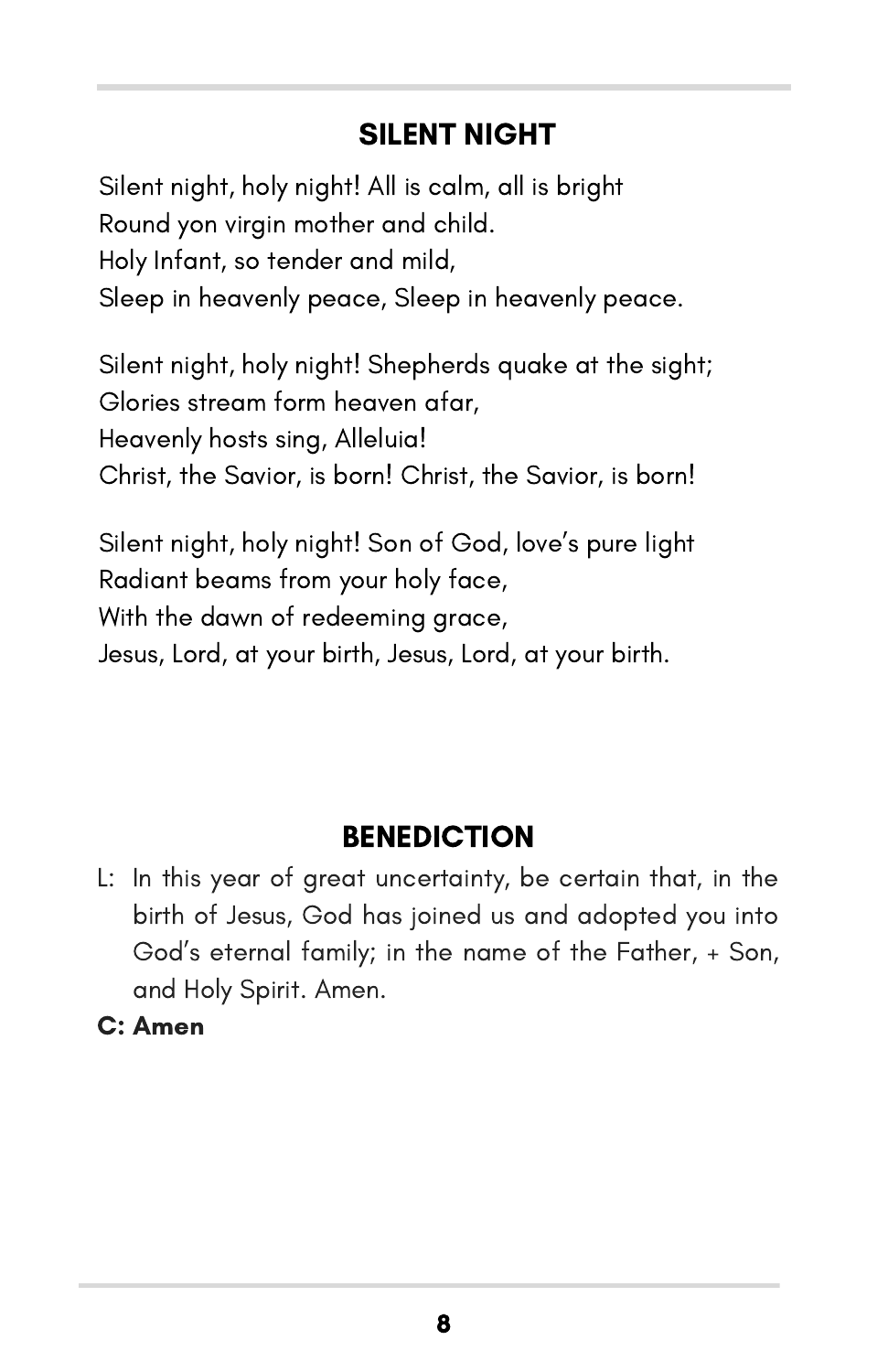# JOY TO THE WORLD

Joy to the world, the Lord is come! Let earth receive its King; Let ev'ry heart prepare him room And heav'n and nature sing, And heav'n and nature sing, And heav'n, and heav'n and nature sing.

Joy to the earth, the Savior reigns! Let all their songs employ, While fields and floods, rocks, hills, and plains Repeat the sounding joy, Repeat the sounding joy, Repeat, repeat the sounding joy.

No more let sin and sorrow grow, nor thorns infest the ground; He comes to make his blessings flow Far as the curse is found, Far as the curse is found, Far as, far as the curse is found.

He rules the world with truth and grace, and makes the nations prove The glories of his righteousness And wonders of his love, And wonders of his love, And wonders, wonders of his love.

# **DISMISSAL**

- L: Go in peace. Share the joy of Christ.
- C: Thanks be to God.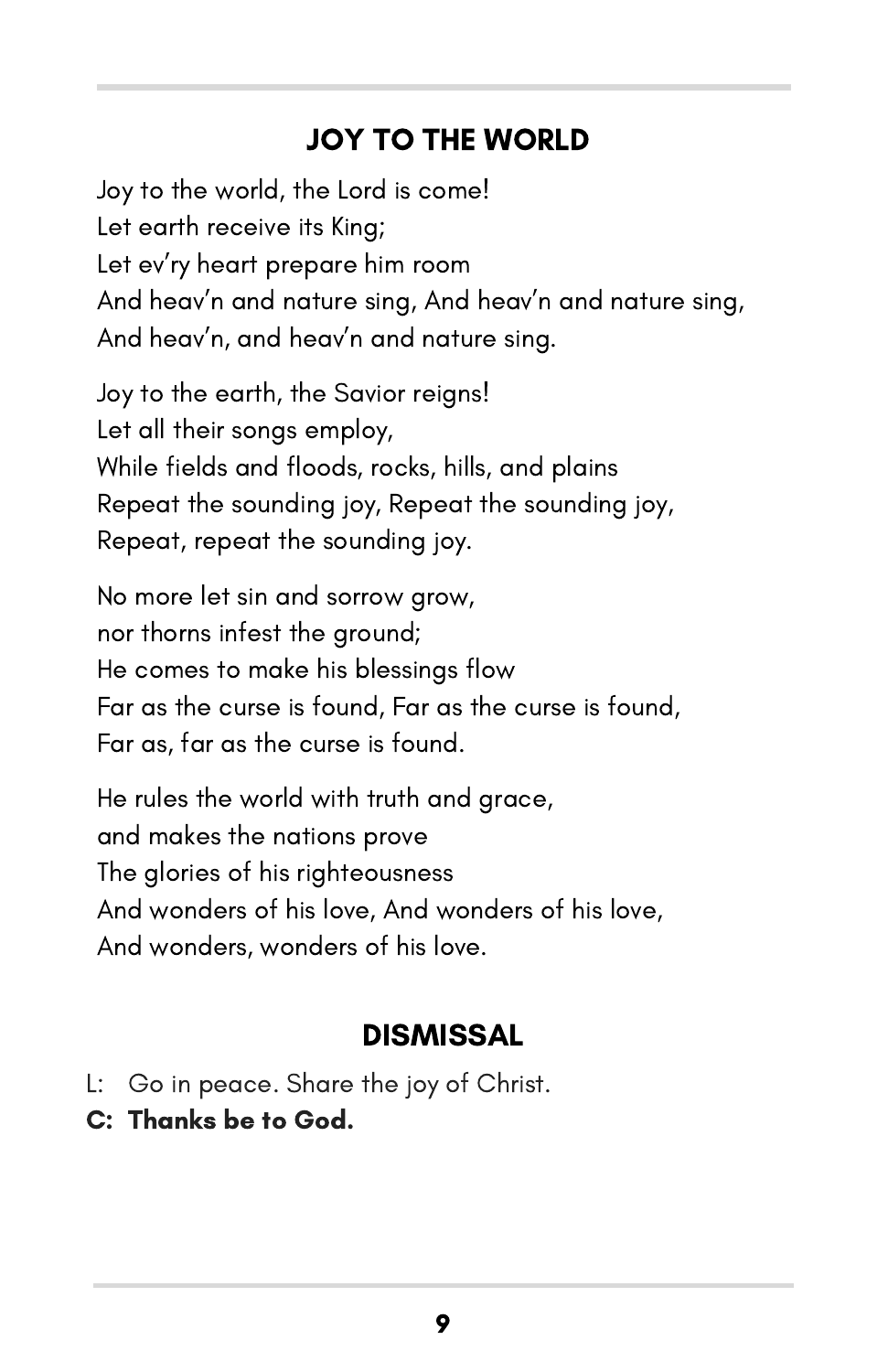# POINESTTIAS

Thanks to all who provided the beautiful poinsettias to beautify our worship areas. You can pick up your plants during office hours December 29 - December 31, 9 am to 3 pm.

| Heidi Bowman            | In memory of Bill Bowman                    |
|-------------------------|---------------------------------------------|
|                         | In honor of Lily Bowman                     |
| Pr. Steve & Katie Brown | In memory of our parents,                   |
|                         | Jack and Clarice Brown                      |
|                         | Doc. and Carol Ebert                        |
|                         | In honor of Theodore James Wenstrup         |
|                         | and Lincoln Alexander Brown and             |
|                         | their beautiful mothers, Emily and Karen    |
| Linda Caporale          | In memory of her parents,                   |
|                         | William and Dorothy Schultz                 |
| Steve & Sandy Howard    | In memory our moms                          |
| Jerry & Marilyn Keller  | In memory of loved ones                     |
| Arnold Koehler          | In memory of Margaret Koehler               |
| Joyce Lloyd             | In memory of her mother, Genevieve Hoff     |
| Clyde & Mary Jane Magee | In memory of Anne Goodrich                  |
|                         | In honor of Our Lord, Jesus's birth         |
| Mike & Holly Mauger     | In memory of neighbor and                   |
|                         | friend, Nancy Thomas                        |
| Kathie & Linda Miller   | In loving memory our parents,               |
|                         | Raymond and Alberta Miller                  |
|                         | In loving memory our sister, Marilyn Miller |
|                         | In loving memory of our grandparents and    |
|                         | Marvene and Doris Poth                      |
| Bob & Nadine Mehl       | In memory of our parents                    |
|                         | In honor of our children and their families |
|                         | In honor of our dear friend, Betty Scibbe   |
| Patrick & Julie Neary   | In memory of Joseph Currington              |
|                         | In memory of John and Veronica Neary        |
| Tom & Susan Prosek      | In honor of Helen Olah Broady               |
|                         | In memory of Elmer and Julia Prosek,        |
|                         | Rudolph Olah, Robert Broady                 |
|                         | and Judi Gilliland                          |
|                         |                                             |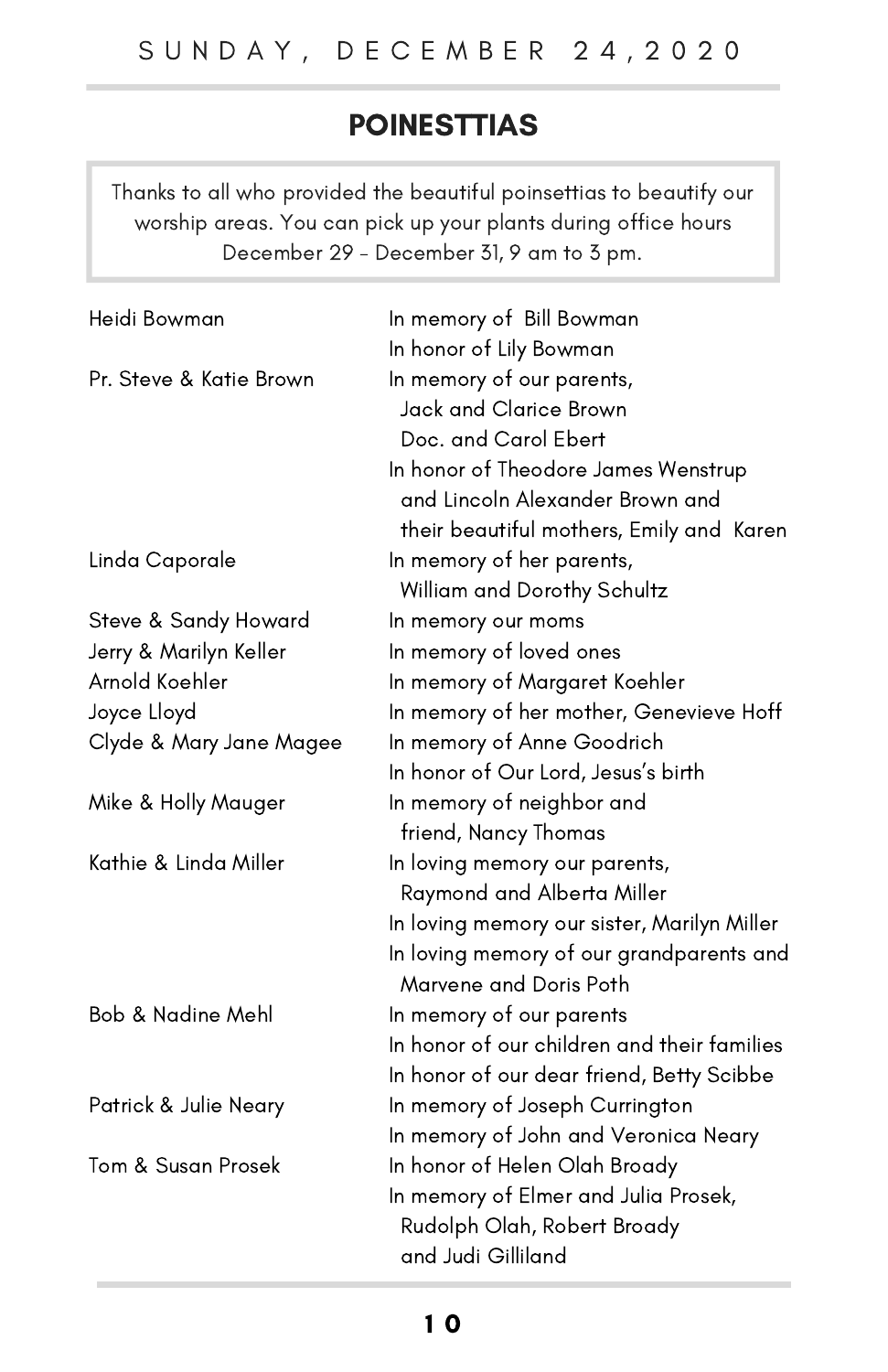Genevieve Richard

Benna Riebel & Family Dennis Roeder Dolores Roscow Kent & Cathy Sprunger

Chris Stuck Thairajan and Stella In memory of Suzanne Blank In honor of our families In memory of Ken Riebel In loving memory of Doris Roeder In memory of Annelies Brevik In honor of our parents, Dick and Nancy John and Vonda In memory of Dorothy Schultz In honor of Mr. Rajamani, and Mrs. Shaliny Angeline